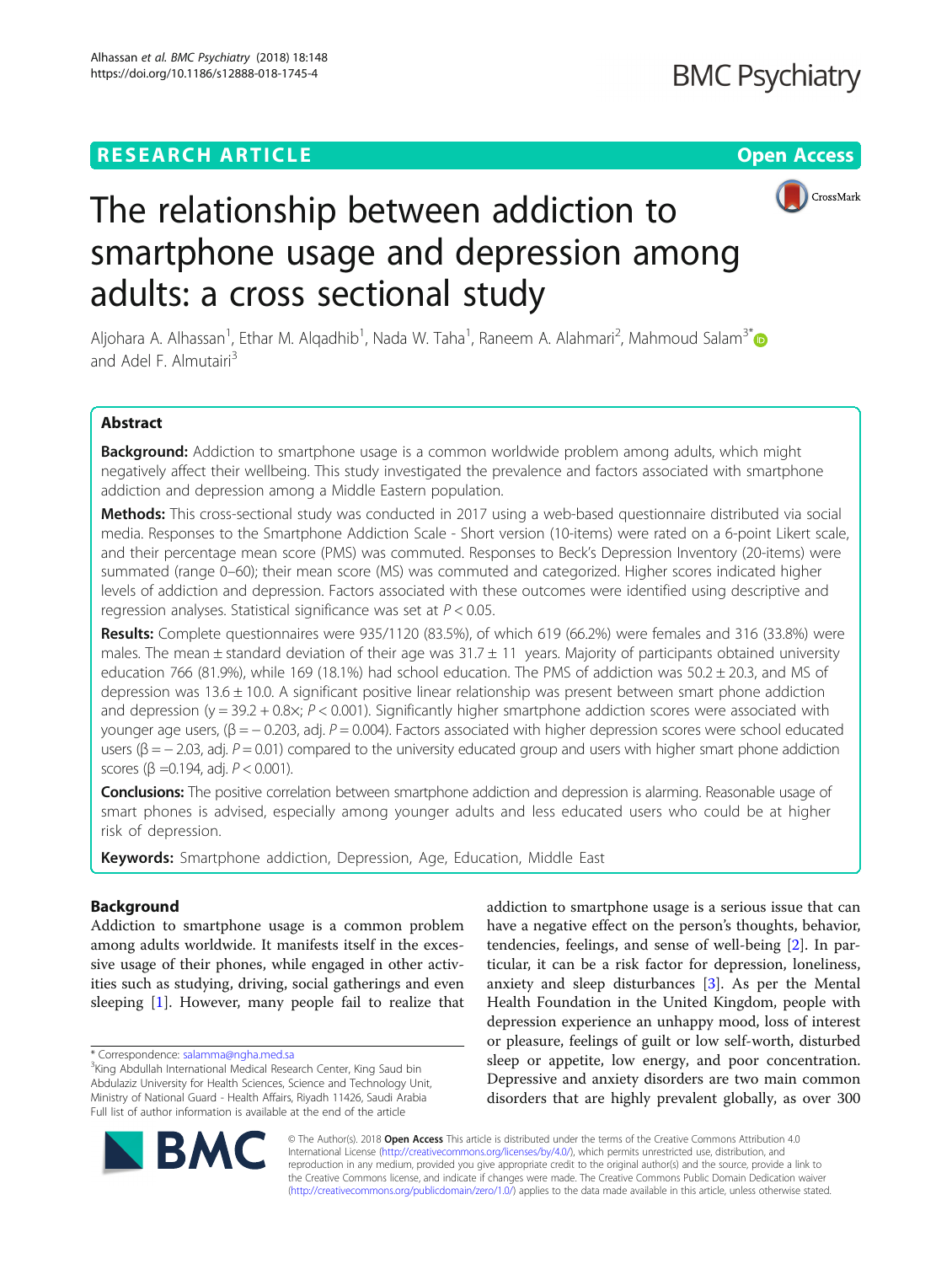million people are estimated to suffer from depression, which is equivalent to 4.4% of the world's population [\[4](#page-6-0)]. It is speculated that not only addiction to smartphone usage can affect one's mental and behavioral status, but also that those with mood disorders are more likely to become addicted to using their smartphones [\[5](#page-6-0)].

Numerous tools have been utilized in literature to assess the same phenomenon, but with different terms such as excessive smart phone usage, smartphone addiction, dependency on smart phones, internet addiction, problematic mobile phone usage, and so on. Remarkably, there was a tendency to use a non-pathological terminology, such as "Problematic Smartphone Use," rather than the term smartphone addiction  $[6]$  $[6]$ . Addiction manifests itself in various forms such as preoccupation, tolerance, lack of control, withdrawal, mood modification, conflict, lies, excessive use and loss of interest [[7\]](#page-7-0). Several studies have found that women are more likely to develop an addiction to smartphone usage than men [\[8](#page-7-0)]. This was viewed as a positive way for people to stay connected in social relationships. One study clarified that women like to show affection to their families using their smartphones while men use phones for efficiency and practicality  $[3, 8]$  $[3, 8]$  $[3, 8]$  $[3, 8]$ . Though there are several studies on this topic, no study has proven this connection so far. Smartphone addiction has been found to be correlated with various physical and psychological issues, as indicated in a number of studies that tested this relationship among various age groups. For example, one study found that people with depression, social anxiety and loneliness had different uses for their smartphones compared to others [\[9](#page-7-0)]. People with social anxiety made fewer outgoing calls, as well as, fewer text messages than those without social anxiety [[9](#page-7-0)]. It was reported that high levels of smartphone addiction were correlated with low self-esteem, loneliness, depression and shyness [[10](#page-7-0)].

Depression is a general reflection of the psychological wellbeing that is thought to be highly correlated with addiction to smartphone usage. The majority of studies on this issue revealed that there is a relationship between these two variables; however, all these studies were conducted in specific populations. In Turkey, females were more likely to develop an addiction to smartphone usage compared to males [[11](#page-7-0)], while in Austria chronic stress, low emotional stability, female gender, young age and depression were associated with problematic mobile usage [\[12\]](#page-7-0). In Taiwan, adolescents with significant depression were more likely to have four or more symptoms of problematic cell phone usage [\[13](#page-7-0)]. Depression and anxiety disorders were reported around 18% among adults in Saudi Arabia [\[14](#page-7-0)]. Each community is unique in terms of its norms, practices, behaviors and traditions. Even within a single Middle Eastern setting, ethno-national affiliations may influence how people associate between insights and self-stigma [\[15](#page-7-0)]. Those residing in the Middle Eastern region consist of heterogeneous systems of social differentiation based on ethnic, linguistic, sectarian, familial, tribal, regional, socioeconomic, and national identities. Ethnic Arab people likewise follow more than one faith tradition. It is worth mentioning that Western cultural norms have been disseminated into the Arab world, but this effect has been experienced differently in communities and across societies [[16](#page-7-0)]. The aim of this study was to investigate the relationship between addiction to smartphone usage and self-reported depression among a Middle Eastern population to better understand this relationship in such a region. This was fulfilled by presenting the prevalence of smart phone addiction and depression, describing the sample characteristics and identifying factors associated with both smartphone addiction and depression.

#### **Methods**

A cross-sectional study was conducted in 2017 by distributing a pre-validated web-based questionnaire through common social media networks, among the Saudi Arabian population. The usage of social networking channels guaranteed maximum distribution throughout various geographical regions and boosted the representativeness of the sample. A brief description of the study objectives was presented, and by convenience, those who agreed to respond to the questionnaire confirmed their agreement electronically. Incomplete questionnaires were dropped out. Participants were requested to report their nationality, age and region upon submission. Participants below 18 years of age were excluded. The data retrieved were stored in a private institutional server. This study was approved by the Institutional Review Board of the Saudi Ministry of National Guard Health Affairs (MNG-HA), Riyadh, Saudi Arabia (Rss 17/003). Participation was voluntary with assurance about the confidentiality of their information, as no identifiers or personal information were collected.

The data collection tool comprised of three sections, namely the participants' characteristics, the smart phone addiction assessment tool and the self-reported depression scale. These tools have been widely used in literature [[11](#page-7-0), [17](#page-7-0)]. Participants' characteristics were nationality, sex, age (years), level of education (school vs. university level), place of residence (region) and financial income level (<\$1500 vs. ≥\$1500). Participants with school educational level were those who stopped their education prior enrollment in university, while those with university educational levels were those either currently enrolled or have graduated from university. The level of smartphone addiction was assessed using the Smartphone Addiction Scale-Short Version (SAS-SV), which is a validated scale developed from the original Smartphone Addiction Scale (SAS) by Kwon 2013. It is a self-reported scale containing 10-items, each rated on a 6- point Likert scale from one "strongly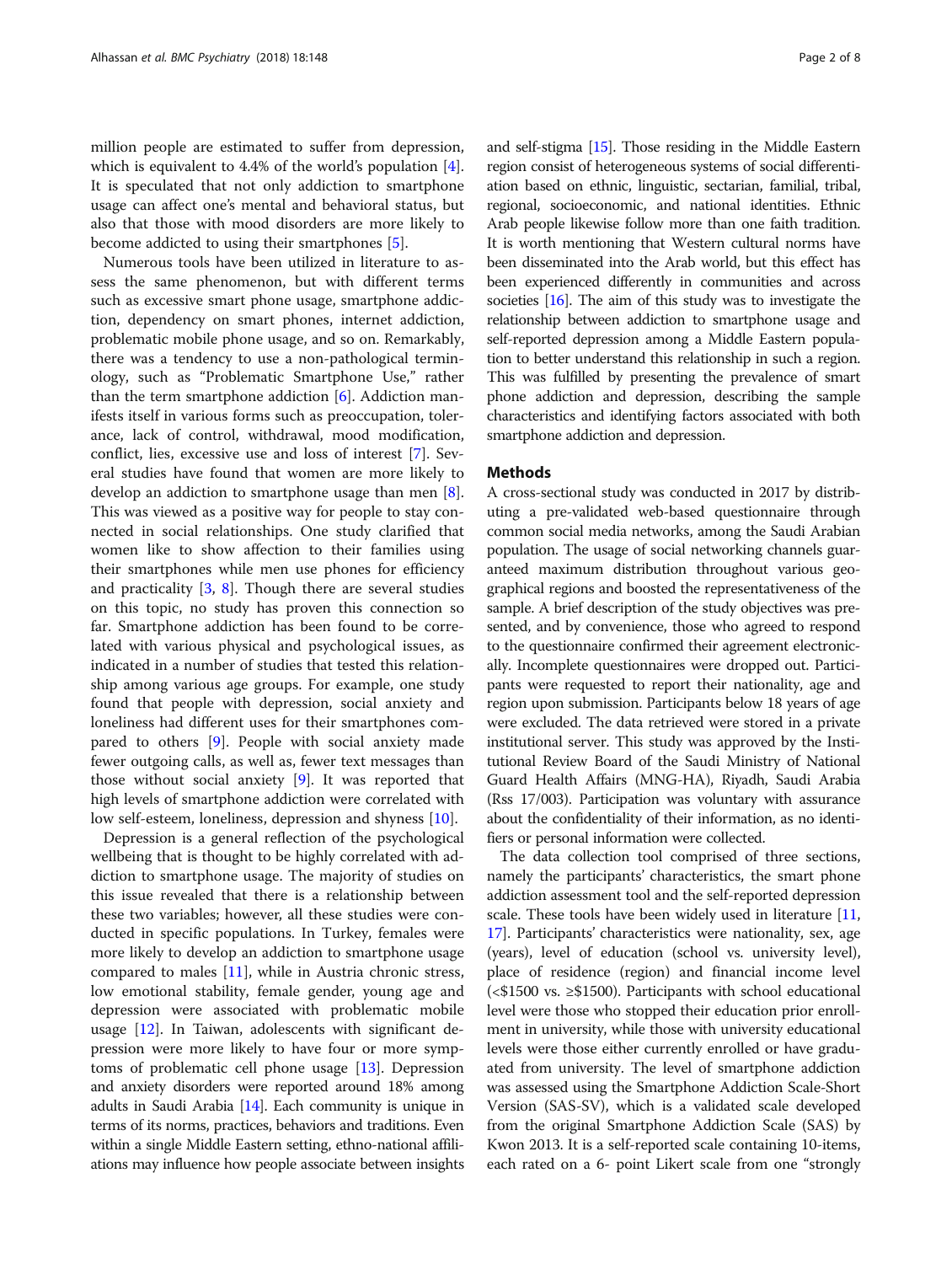disagree" to six "strongly agree". The total scores were summated, then converted to percentage mean scores (PMS), where higher scores indicated higher levels of smartphone addiction. In the original scale of SAS, the cut-off point was not reported [[18](#page-7-0)]. A cutoff point at of 31/60 in males and 33/60 in females was utilized in the short version SAS by one Spanish-Belgium study [[19](#page-7-0)]. Since no gender differences were reported between these cut off points [\[19\]](#page-7-0), a cut-off point of score 32/60 or PMS = 53.3% was accounted in this study with subjects having PMS > 53% classified as excessive users or probably addicts. The concurrent validity and internal consistency were obtained for SAS-SV (Cronbach's alpha: 0.91) [\[18](#page-7-0)].

The Beck's Depression Inventory (BDI II) second edition is a tool used to assess the severity of depressive symptoms and to objectively quantify depression signs, but it's not a diagnostic tool. The BDI II consists of 20 items rated on a 4-point scale. The total score ranges from 0 to 60, as higher scores indicated higher levels of depression. Participants with scores 0–9 were classified as "having ups and downs but considered normal", 10– 15 classified as "having mild mood disturbance", 16–19 classified as "borderline clinical depression", 20–29 classified as "having moderate depression", 30–39 classified with "severe depression" and ≥ 40 as having "extreme depression". This tool showed a Cronbach's alpha reliability coefficient of 0.89 [\[20](#page-7-0)]. The Arabic version that was used in this study was previously translated by another re-searcher with a coefficients alpha of 0.82 [[21](#page-7-0)].

Data were analyzed using SPSS; IBM (version 24). Descriptive statistics including mean, standard deviation, frequency and percentages were used to present the participants' demographics and outcomes. The smart phone addiction and self-reported depression scores were analyzed as continuous variables and categorized qualitatively. Independent student t- test and one way ANOVA were used for bivariate analysis. Pearson's correlation was used to determine the nature and significance of relationship between the two outcome measures. Factors significantly associated with smart phone addiction and depression were presented after controlling for any possible confounder using two linear regression models.

#### Results

### Sample characteristics

Response rate was 935/1120 (83.5%). The younger age group (18–35 years) were 609 (65.1%), followed by middle age group (36–54 years) 303 (32.4%) and older age group ( $\geq$ 55 years) 23 (2.5%), with a mean of age  $\pm$  standard deviation 31.7 ± 11 years. Catchment areas varied between all regions of the Kingdom, with highest response in Central region 668 (71.5%) and least in Northern region 5(0.6%). Females comprised 619 (66.2%) and males 16 (33.8%) of the sample. The income of 418 (44.7%) was <\$1300, while 517 (55.3%) was ≥\$1300. Majority of sample 766 (81.9%) were university educated, while 169 (18.1%) were school educated, Table 1.

#### Smartphone addiction and Beck depression

The overall percentage mean score (PMS) of Smartphone Addiction scale (SAS-SV) was  $50.2 \pm 20.25$ , while the mean score of Beck depression scale was  $13.6 \pm$ 10.0. The responses to Beck Depression Scale and Smartphone Addiction Scale individual statments are enlisted in suppliment Additional file [1](#page-6-0): Tables S1 and Additional file [2](#page-6-0): Tables S2 respectively. Almost 19% can considered as non-addicted to smartphone usage (PMS = 0–30), 64% can considered as slightly addicted to smartphone usage  $(PMS = 31-70)$  and 17% as probably addicted to its usage ( $PMS = 71-100$ ). In regards of depression, those classified as ups/downs to be normal were 39% (score 0–9), mild mood disturbance 25% (score 10–15), borderline clinical depression 12% (score 16–19), moderate depression 15% (score20–29), severe depression 7% (score 30–39) and extreme depression 1% (score  $\geq$  40). Qualitative characteristics of SAS-SV and Beck depression are illustrated in Figs. [1](#page-3-0) and [2](#page-3-0). A significant

Table 1 Description of sample characteristics

|                         | $N = 935(100\%)$ |
|-------------------------|------------------|
| Age (years)             |                  |
| Young (18-35)           | 609 (65.1)       |
| Middle (36-54)          | 303 (32.4)       |
| Old $(255)$             | 23(2.5)          |
| $x \pm SD$              | $31.7 \pm 10.98$ |
| Gender                  |                  |
| Male                    | 316 (33.8)       |
| Female                  | 619 (66.2)       |
| Income                  |                  |
| Less than \$1300        | 418 (44.7)       |
| Between \$1300 & \$3700 | 316 (33.8)       |
| More than \$3700        | 201 (21.5)       |
| Educational level       |                  |
| School                  | 169 (18.1)       |
| University              | 766 (81.9)       |
| Regional distribution   |                  |
| North                   | 5(0.6)           |
| South                   | 47(5.0)          |
| Eastern                 | 74 (7.9)         |
| Western                 | 121 (12.9)       |
| Central                 | 668 (71.5)       |
| Others                  | 20(2.1)          |

Abbreviations: x mean, SD standard deviation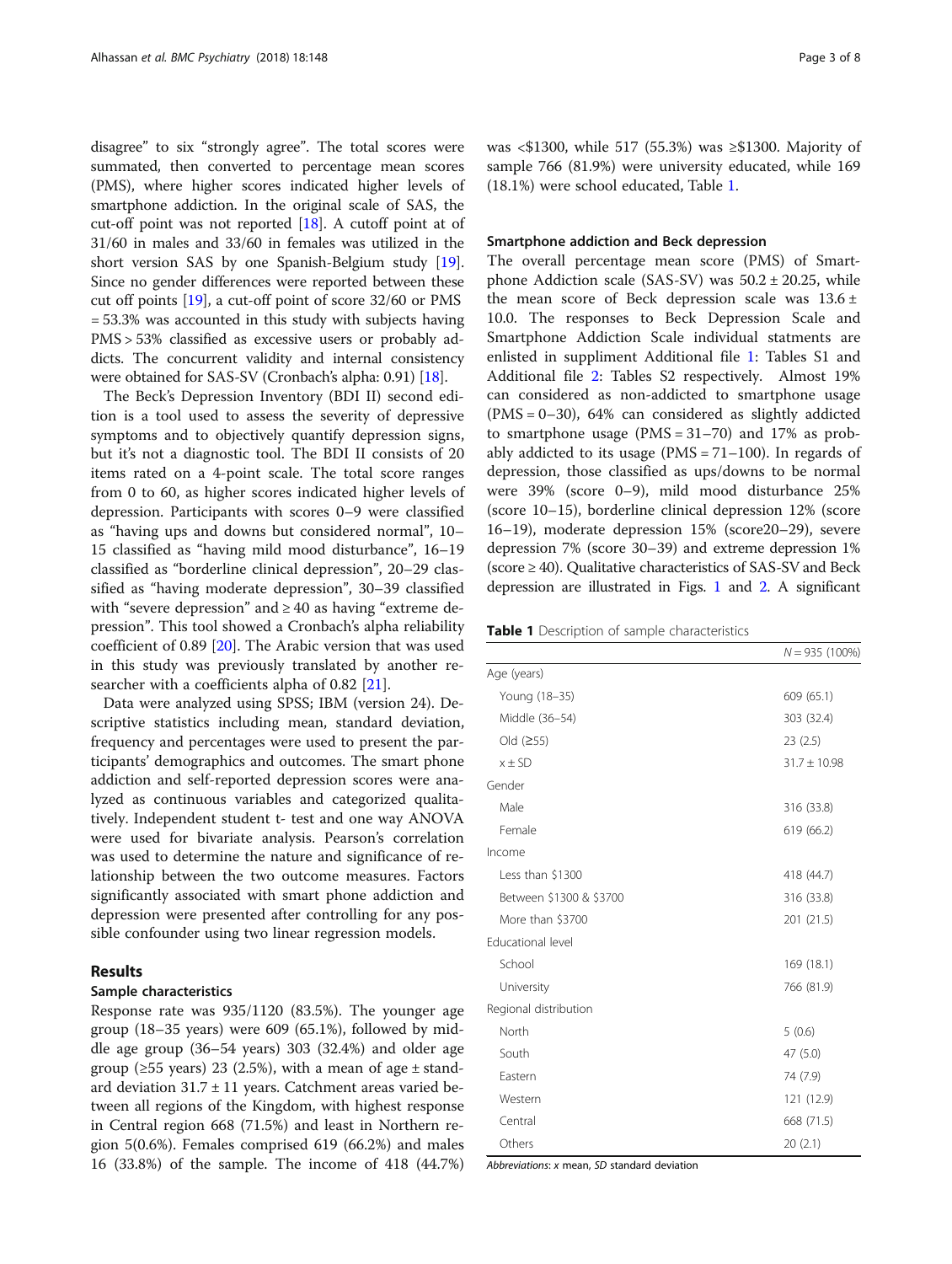<span id="page-3-0"></span>

positive relation was observed between addiction and depression scores  $y = 39.2 \pm 0.81 \times$  $y = 39.2 \pm 0.81 \times$  $y = 39.2 \pm 0.81 \times$ ,  $P < 0.001$ , Fig. 3.

Initial bivariate analysis showed that the younger age group (PMS =  $51.3 \pm 20.5$ ) had significantly the highest addiction scores compared to the older age group,  $P =$ 0.014. Smartphone users with school education (PMS = 15.7 ± 11.3), those with income  $\langle $1300 \rangle$  (PMS = 14.6 ± 10.2) and younger age group  $(PMS = 14.2 \pm 10.2)$  were significantly more depressed than their counter groups  $(P = 0.003, P = 0.015 \text{ and } P = 0.006 \text{ respectively})$ , Table [2.](#page-4-0)

Two linear regression models were constructed and revealed that the factors that were significantly associated with higher smartphone addiction scores were: a) younger age ( $\beta$  = -0.203, adj. P = 0.004) compared to older age smartphone users. Significant factors associated with higher depression scores were: a) School educated users ( $\beta$  = - 2.034, adj. *P* = 0.010) compared to university educated users; b) Users with higher smartphone addiction scores ( $\beta$  = 0.194, adj. *P* < 0.001) compared to users with less addiction scores, Table [3](#page-5-0).

## **Discussion**

The association between smartphone addiction and depression has been discussed in previous studies, but which preceded the other remains debatable. In this study, there was a strong positive relationship between smartphone addiction and depression. A systematic review of 23 peer reviewed papers reported that depression was consistently related to problematic smartphone usage [\[22\]](#page-7-0). Depression in Lebanese and Austrian

university students was also significantly associated with smartphone addiction [[12,](#page-7-0) [23](#page-7-0)] or problematic mobile phone usage [[13](#page-7-0)] respectively. In fact, one of the predisposing factors of smart phone addiction is increased stress levels followed by a decrease in self-control, which eventually leads to the over usage of smartphones [\[24](#page-7-0)]. It is worth mentioning, that no relationship between smartphone ownership and symptoms of depression were reported by one study, which entails that addiction is related to self-control rather than the possession of the phone itself [[25](#page-7-0)]. However, a negative association between smartphone addiction and depression was reported by another study [\[26](#page-7-0)]. Furthermore, another study stated that familial social support was a significant predictor of smartphone addiction, as this addiction increased as individuals' familial support decreased [\[27](#page-7-0)]. There is no doubt that social relationships have been severely affected with the introduction of various social networks, and this phenomenon is commonly reported by the older generation who lived in the era before the introduction of smart phone technology. Unfortunately, there are gaps in literature on the probable association between smartphone addiction and social support [\[27](#page-7-0)]. Over usage of smartphones causes problems with attention and focusing, as these people are more likely to show more functional impairments that interfere with school, work and family life [\[28\]](#page-7-0). Young adults with personality type A who experience high stress level may lack positive stress coping mechanisms which makes them highly susceptible to smartphone addiction [\[8](#page-7-0)].

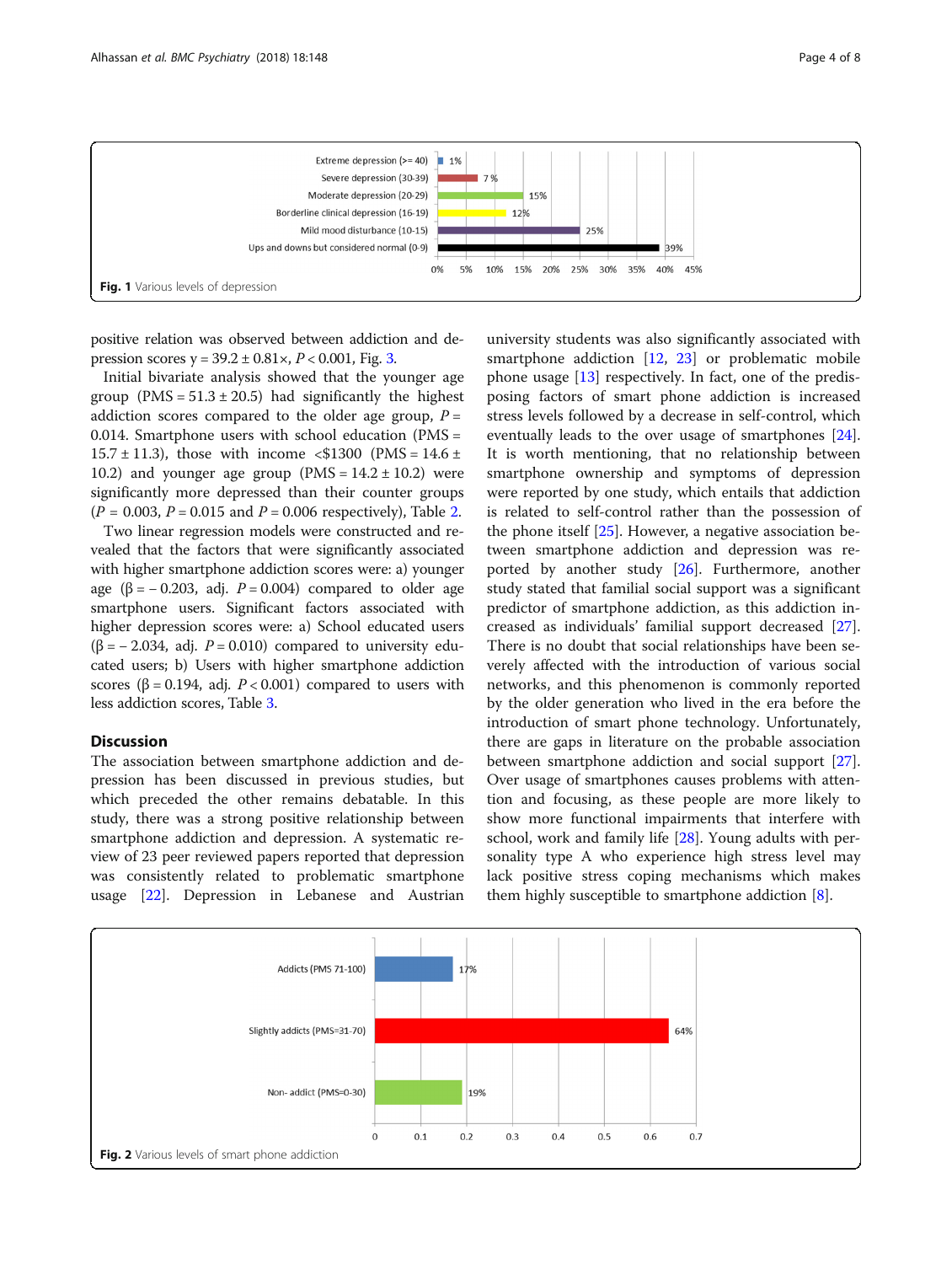<span id="page-4-0"></span>

|                                                                         | Depression |
|-------------------------------------------------------------------------|------------|
| Fig. 3 Relationship between smart phone addiction and depression scores |            |

|  |  |  |  |  | <b>Table 2</b> Scores of smart phone addiction and beck depression scales across sample characteristics |
|--|--|--|--|--|---------------------------------------------------------------------------------------------------------|
|  |  |  |  |  |                                                                                                         |

|                         | Smart phone addiction (0-100)      | Beck depression (1-60)                 |  |  |
|-------------------------|------------------------------------|----------------------------------------|--|--|
|                         | % mean score $\pm$ SD              | Mean score $\pm$ SD<br>$13.6 \pm 10.0$ |  |  |
|                         | $50.2 \pm 20.25$                   |                                        |  |  |
| Gender                  |                                    |                                        |  |  |
| Male                    | $50.9 \pm 22.2$                    | $13.3 \pm 10.5$                        |  |  |
| Female                  | $49.9 \pm 19.2$                    | $13.8 \pm 9.8$                         |  |  |
|                         | $t = 0.672$ , $P = 0.502$          | $t = -0.806$ , $P = 0.420$             |  |  |
| Age                     |                                    |                                        |  |  |
| Young (18-35)           | $51.3 \pm 20.5$                    | $14.2 \pm 10.2$                        |  |  |
| Middle (36-54)          | $48.9 \pm 19.6$                    | $12.9 \pm 9.5$                         |  |  |
| Old $(255)$             | $40.2 \pm 18.6$                    | $8.4 \pm 8.96$                         |  |  |
|                         | $F = 4.301$ , df = 2, $P = 0.014*$ | $F = 5.167$ , df = 2, $P = 0.006*$     |  |  |
| Educational level       |                                    |                                        |  |  |
| School                  | $51.4 \pm 20.9$                    | $15.7 \pm 11.3$                        |  |  |
| University              | $49.9 \pm 20.1$                    | $13.2 \pm 9.6$                         |  |  |
|                         | $t = 0.724$ , $P = 0.395$          | $t = 8.786$ , $P = 0.003*$             |  |  |
| Income                  |                                    |                                        |  |  |
| Less than \$1300        | $50.2 \pm 20.6$                    | $14.6 \pm 10.2$                        |  |  |
| Between \$1300 & \$3700 | $50.96 \pm 19.8$                   | $13.4 \pm 9.9$                         |  |  |
| More than \$3700        | $49.1 \pm 20.3$                    | $12.1 \pm 9.5$                         |  |  |
|                         | $F = 0.522$ , df = 2, $P = 0.594$  | $F = 4.221$ , df = 2, $P = 0.015*$     |  |  |
|                         |                                    |                                        |  |  |

t = Student's t-test; F = one-way ANOVA<br>*Abbreviations: ANOVA analysis of variance, SD standard deviation, df degree of freedom* 

 $P$ -value = statistically significant at < 0.05, % = percentage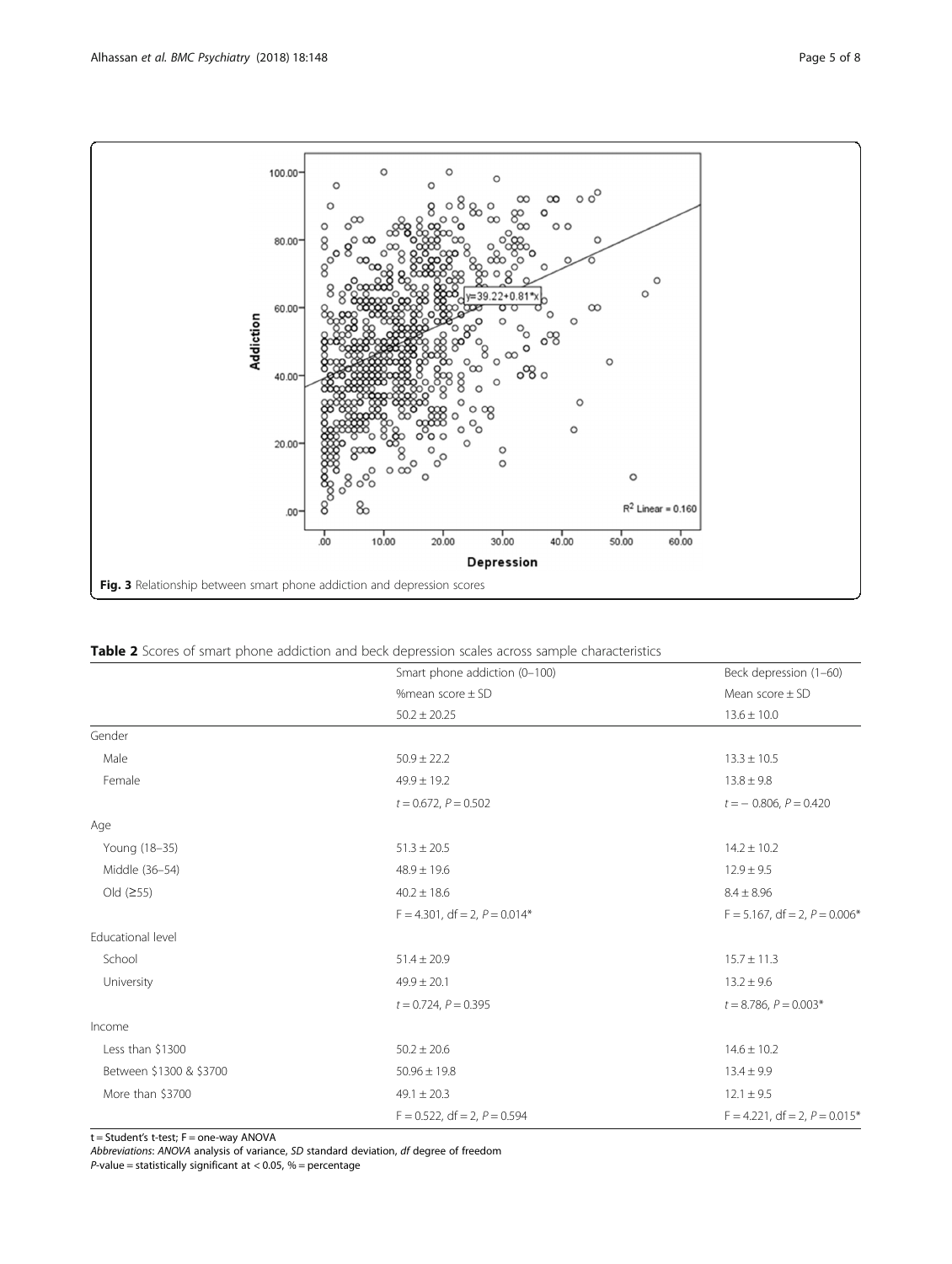<span id="page-5-0"></span>Table 3 Significant factors associated with higher smart phone addiction and depression scores

| Variables                  | Smart phone addiction | Beck depression  |  |
|----------------------------|-----------------------|------------------|--|
|                            | $\beta(t)$            | $\beta(t)$       |  |
|                            | Adj P-value           | Adj P-value      |  |
| Gender                     |                       |                  |  |
| Female <sup>a</sup>        | 0.675(0.461)          | $-0.355(-0.536)$ |  |
| Male <sup>b</sup>          | Adj $P = 0.645$       | Adj $P = 0.592$  |  |
| Age                        | $-0.203$ $(-2.892)$   | $-0.050(-1.582)$ |  |
| (Years)                    | Adj $P = 0.004*$      | Adj $P = 0.114$  |  |
| Educational level          |                       |                  |  |
| School <sup>a</sup>        | $-1.878$ ( $-1.077$ ) | $-2.034(-2.579)$ |  |
| University <sup>b</sup>    | Adj $P = 0.282$       | Adj $P = 0.010*$ |  |
| Income                     |                       |                  |  |
| $<$ \$1300 $^{\circ}$      | 2.285 (1.398)         | $-0.781(-1.058)$ |  |
| $\geq$ \$1300 <sup>b</sup> | Adj $P = 0.162$       | Adj $P = 0.291$  |  |
| Smart Phone Addiction      |                       | 0.194(13.119)    |  |
| (%mean score)              |                       | Adj $P < 0.001*$ |  |
| Constant                   | 56.729 (22.33)        | 7.703 (5.414)    |  |
|                            | Adj $P < 0.001*$      | Adj $P < 0.001*$ |  |

t = Student's t-test; <sup>a</sup> : reference group,<sup>b</sup> : compared group Abbreviations: β coefficient of determination, Adj adjusted

\*Statistically significant at  $P < 0.05$ 

Observing the relationship between depression and smart phone addiction from an opposite perspective is also valid. Smartphone addiction can be a predisposing factor to depression, either indirectly or through a mediating effect. An association between smart phone addiction and altered lifestyle habits was found, with higher tendency among smart phone addicts to skip meals, to eat unhealthy diets, to gain weight, and to experience sleep disorders compared to less addicted smartphone users. These can be accounted as predisposing factors to depression [[29\]](#page-7-0). Late night smartphone users indeed reported feeling tired (35.9%) and complained of less sleep quality (35.8%) [[8\]](#page-7-0). This was confirmed by one Saudi study stating that higher problematic mobile usage scores were correlated with various unhealthy sleep hygiene, physical inactivity, dietary style and others [\[30](#page-7-0)]. One study reported that people with lower levels of self-perceived emotional or health conditions were more likely to exhibit an over usage of smartphones [\[31\]](#page-7-0). This indicates that these people are stuck in a vicious cycle. They are stressed from a certain emotional or health deficit, and then try to compensate or overcome this stress with on over usage of smart phones without realizing that this addiction itself leaves a negative impact on their social, emotional and physical wellbeing. On the other hand, an experimental study tried to determine the impact of not using a smart phone for 2 days. An

alarming finding in this study was suggestive of an association between emotional dysregulation (suppression and decreased use of cognitive appraisal) and the psychopathology (depression, stress and anxiety) from social media loss [[32\]](#page-7-0). Another study had claimed that neuroticism is linked in a chain-mediating effect with smartphone addiction and depression, all important variables that worsen the quality of life [[33](#page-7-0)].

This study showed that the level of smart phone addiction was moderate, with 31.3% of subjects who can be accounted as addicts to smart phone usage. A meta-analysis paper claimed that the prevalence of smart phone addiction ranged between 39 and 40% [\[34\]](#page-7-0). One study proved that the fear of missing out was related to problematic smartphone usage [\[35](#page-7-0)]. Almost 60.9% of subjects in this study agreed to a certain degree that they constantly check their phones so as not to miss conversations between other people. Over usage of smartphones can actually impair the hand function by causing pain in the thumb and lowering the pinch strength [\[36](#page-7-0)]. Almost 33.8% of subjects in this study complained of physical pain in the wrist, back or neck. All these striking conclusions reveal that there is a clear association between smartphone usage addictions and various degrees of physical problems [[37](#page-7-0)].

Younger individuals were more likely to be addicted than older individuals. A study from Turkey found that younger age groups had higher levels of smartphone overuse [\[12](#page-7-0)]. Generally, adolescents have a higher risk of smartphone addiction compared to adults, as they are more susceptible to accept new technologies than older generation groups [\[18](#page-7-0)]. Gender differences were not observed in this study, whether in relation to addiction or depression which was comparable to some studies in literature [\[19](#page-7-0)]. It was reported that males tend to use the internet mainly for online gaming, while females tend to use the internet for sending messages, chatting and blogging [\[26,](#page-7-0) [38\]](#page-7-0). Adults with higher educational level were less likely to have symptoms of depression, which was similar to results of a study conducted in 10 European countries [[39](#page-7-0)]. A significant relationship between income and depression was noted as the people with lower income were more depressed. This was similar to findings of a Canadian study that found depression was less prevalent in those with a high income than those with a low income [[23\]](#page-7-0). Younger adults seem to be more depressed than the older adults. This was consistent with findings in previous studies which can be attributed to the fact that younger adults are more susceptible to stressors such as social conflicts, marital relationships, raising children and others [[40,](#page-7-0) [41](#page-7-0)].

## Limitations

Few limitations have been observed in this study, mainly due to the retrospective nature of the study design and the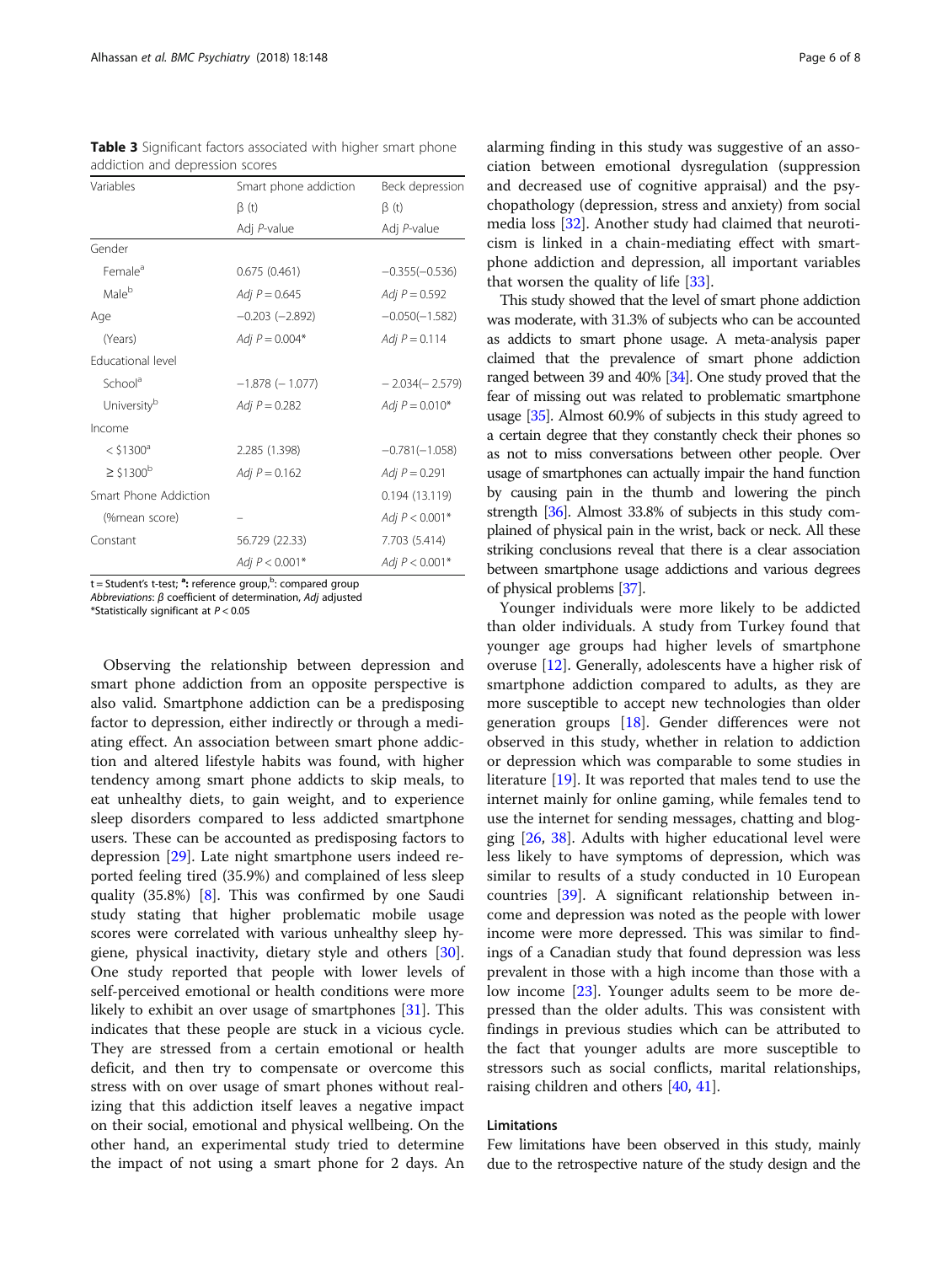<span id="page-6-0"></span>method of data collection. Recall bias is expected to be minimal as smartphone usage is experienced on daily bases and participants won't have any difficulty recalling its influence on their various life aspects. Web-based surveys are usually linked to incentives, which make them prone to frauds. In this study, participation was both anonymous and free. The variable of marital status contracted errors during the extraction of data, and therefore was dropped out. There might be an association between marital status and the outcomes measured which could be investigated in future studies. Participation was not restricted to Saudi citizens and the job market in Saudi Arabia accommodates expatriate workers from all over the world, so the data collected is not only representative of the country itself. Generalizing the findings might not be self-limited to Saudi Arabia, as smart phone addiction is invading populations all over the world. Environmental and social characteristic of Saudi Arabia might be considered unique compared to other countries, but no studies have investigated the association between smart phone addiction and setting characteristics. The SAS-SV self-reported surveys grants researchers a reliable and valid assessment tool to identify addiction, yet a more accurate diagnosis is confirmed by a face to face assessment conducted by a clinical or behavioral expert. Depression is a sensitive outcome that cannot be linked exclusively to smartphone addiction; therefore the term "association" was used as a more conservative description of this relationship.

#### Conclusions

The positive correlation between smartphone addiction and depression is alarming. Reasonable usage of smart phones is advised, especially among younger adults and less educated users who could be at higher risk of depression. The relationship between depression and smartphone addiction is an escalating global concern that necessitates future studies to investigate further on this aspect.

#### Key points

- Depression is a mood disorder that is thought to be highly correlated with addiction to smart phone usage.
- An alarming positive correlation between addiction to smart phone usage and depression was found.
- Reasonable usage of smart phones is advised, especially among younger adults and less educated users who could be at higher risk of depression.

## Additional files

[Additional file 1:](https://doi.org/10.1186/s12888-018-1745-4) Table S1. Responses to the statements in the Beck depression scale. (DOCX 23 kb)

[Additional file 2:](https://doi.org/10.1186/s12888-018-1745-4) Table S2. Responses to the smart phone addiction scale. (DOCX 16 kb)

#### Abbreviations

BDI II: Beck's depression inventory; MNG-HA: Ministry of National Guard Health Affairs; MS: Mean score; PMS: Percentage mean score; SAS: Smartphone Addiction Scale; SAS-SV: Smartphone addiction scale-short version; WHO: World Health Organization

#### Acknowledgements

This study was approved and monitored by King Abdullah International Medical Research Center, King Saud bin Abdulaziz University for Health Sciences, Riyadh, Saudi Arabia. The authors would like to thank the Research Office and the Institutional Review Board for their tremendous support.

#### Availability of data and materials

The datasets used and/or analyzed during the current study are available from the corresponding author on reasonable request.

#### Authors' contributions

All authors conceptualized and designed the study. AFM supervised the conduct of the study and data collection. AAA, EMA, NWT and RAA undertook the recruitment of subjects and managed the data. AFM and MS were accounted for the quality control. MS provided statistical advice on study design, data analysis and responded to reviewers' comments. All authors drafted the manuscript, and contributed substantially to its revision as submitted and agree to be accountable for all aspects of the work. All authors read and approved the final manuscript.

#### Ethics approval and consent to participate

A self-explanatory letter of invitation to participate was presented electronically to each of the participants. All participants had given informed consents for their participation in the research presented in this manuscript with full knowledge of the possible risks and benefits of participation. Participants consented by ticking "agree", indicating their agreement to provide their feedback for this research study. Study was approved by the Institutional Review Board of the Saudi Ministry of National Guard Health Affairs, Riyadh, Saudi Arabia (Protocol # RSS 17/003). Studies conducted followed the recommendations of the International Conference on Harmonization for Good Clinical Practice (ICH-GCP).

#### Competing interests

The authors declare that they have no competing interests.

#### Publisher's Note

Springer Nature remains neutral with regard to jurisdictional claims in published maps and institutional affiliations.

#### Author details

<sup>1</sup>College of Rehabilitation and Health Sciences, Princess Noura Bint Abdulrahman University, Riyadh, Saudi Arabia. <sup>2</sup>King Abdullah International Medical Research Center, King Saud bin Abdulaziz University for Health Sciences, College of Applied Medical Sciences, Echography Cardiovascular Technology, Ministry of National Guard - Health Affairs, Riyadh, Saudi Arabia. <sup>3</sup>King Abdullah International Medical Research Center, King Saud bin Abdulaziz University for Health Sciences, Science and Technology Unit, Ministry of National Guard - Health Affairs, Riyadh 11426, Saudi Arabia.

#### Received: 5 March 2018 Accepted: 14 May 2018 Published online: 25 May 2018

#### References

- Harwood J, Dooley J, Scott A, Joiner R. Constantly connected the effects of smart-devices on mental health. Comput Hum Behav. 2014;34:267–72.
- 2. Edition F. Diagnostic and statistical manual of mental disorders. Arlington: American Psychiatric Publishing; 2013.
- 3. Gao Y, Li A, Zhu T, Liu X, Liu X. How smartphone usage correlates with social anxiety and loneliness. Peerj. 2016;4:e2197.
- 4. World Health Organization. Depression and other common mental disorders: global health estimates.
- 5. Zhang KZ, Chen C, Lee MK. Understanding the Role of Motives in smartphone Addiction. InPACIS. 2014. p. 131.
- 6. Bae SM. Smartphone addiction of adolescents, not a smart choice. J Korean Med Sci. 2017;32(10):1563–4.